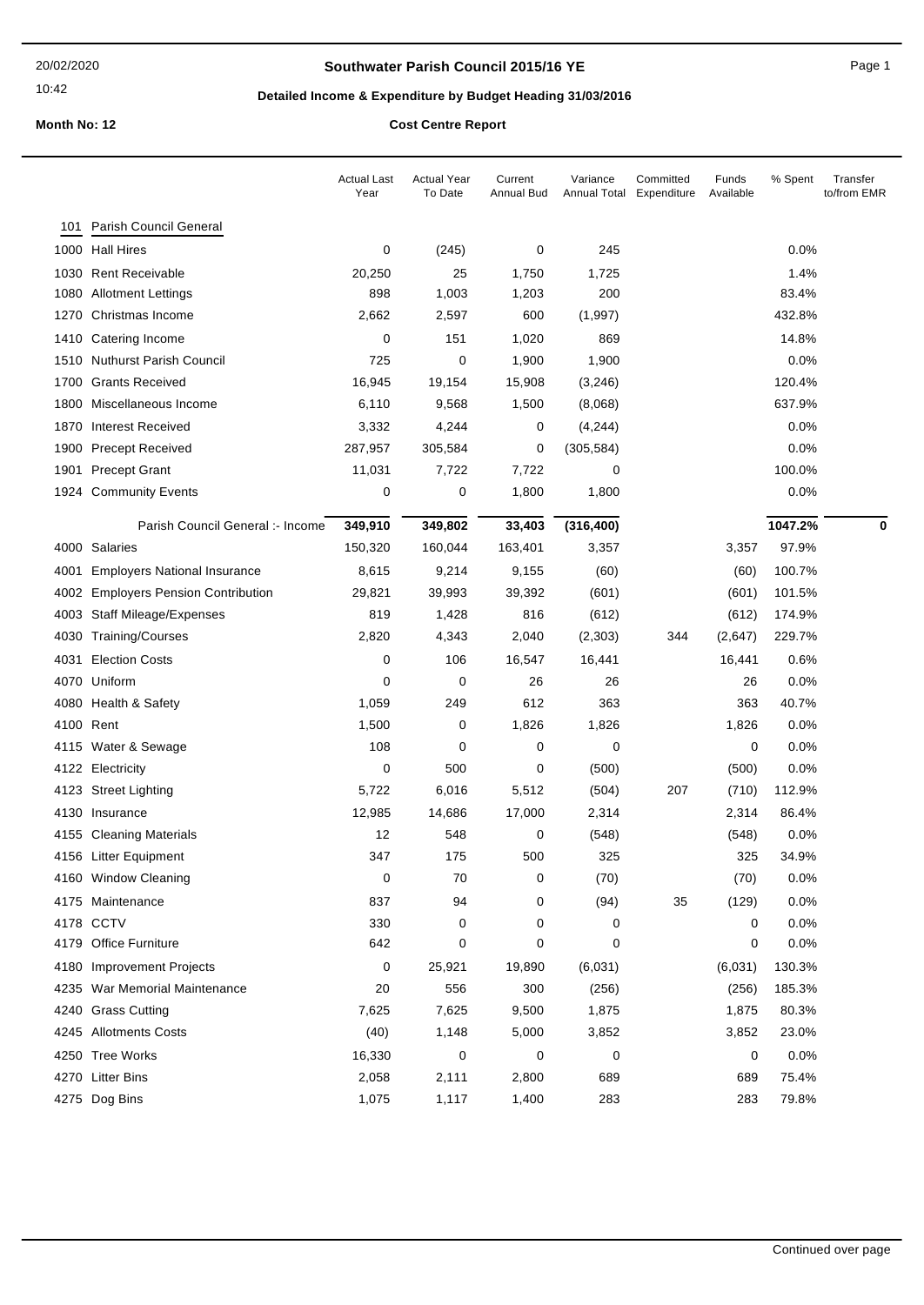### **Southwater Parish Council 2015/16 YE Page 2** Page 2

# **Detailed Income & Expenditure by Budget Heading 31/03/2016**

|      |                                                | <b>Actual Last</b><br>Year | Actual Year<br>To Date | Current<br>Annual Bud | Variance<br>Annual Total | Committed<br>Expenditure | Funds<br>Available | % Spent | Transfer<br>to/from EMR |
|------|------------------------------------------------|----------------------------|------------------------|-----------------------|--------------------------|--------------------------|--------------------|---------|-------------------------|
|      | 4400 Printing & Stationery                     | 4,786                      | 4,949                  | 5,000                 | 51                       | 24                       | 27                 | 99.5%   |                         |
|      | 4405 Photocopier Costs                         | 3,274                      | 1,639                  | 2,300                 | 661                      |                          | 661                | 71.2%   |                         |
| 4415 | Marketing                                      | 1,909                      | 606                    | 4,000                 | 3,394                    |                          | 3,394              | 15.2%   |                         |
| 4420 | Newsletter                                     | 3,201                      | 2,997                  | 3,060                 | 63                       |                          | 63                 | 98.0%   |                         |
| 4425 | <b>Communications &amp; Consultancy</b>        | 7,394                      | 9,239                  | 7,500                 | (1,739)                  |                          | (1,739)            | 123.2%  |                         |
|      | 4440 Telephone                                 | 2,951                      | 3,096                  | 1,836                 | (1,260)                  | 2,803                    | (4,063)            | 321.3%  |                         |
| 4455 | Postage                                        | 43                         | 769                    | 0                     | (769)                    |                          | (769)              | 0.0%    |                         |
| 4460 | Subscriptions                                  | 3,780                      | 2,941                  | 3,060                 | 119                      |                          | 119                | 96.1%   |                         |
| 4480 | <b>Computing Costs</b>                         | 8,865                      | 4,883                  | 4,750                 | (133)                    |                          | (133)              | 102.8%  |                         |
| 4490 | Web Site                                       | 180                        | 0                      | 0                     | 0                        |                          | 0                  | 0.0%    |                         |
| 4500 | <b>Chairmans Allowance</b>                     | 284                        | 181                    | 300                   | 119                      |                          | 119                | 60.4%   |                         |
| 4520 | <b>Members Travel &amp; Subsistance</b>        | 0                          | 10                     | 500                   | 490                      |                          | 490                | 2.0%    |                         |
| 4550 | <b>Bank Charges</b>                            | 1,861                      | 1,738                  | 0                     | (1,738)                  |                          | (1,738)            | $0.0\%$ |                         |
| 4551 | <b>Bank Interest</b>                           | 3                          | 0                      | 0                     | 0                        |                          | 0                  | 0.0%    |                         |
| 4555 | Legal Expenses                                 | 7,934                      | 7,610                  | 4,000                 | (3,610)                  |                          | (3,610)            | 190.3%  |                         |
| 4570 | <b>Internal Audit</b>                          | 582                        | 587                    | 1,275                 | 688                      |                          | 688                | 46.0%   |                         |
|      | 4580 External Audit                            | 800                        | 1,600                  | 1,600                 | 0                        |                          | 0                  | 100.0%  |                         |
|      | 4585 Professional Fees                         | 250                        | 3,328                  | 1,500                 | (1,828)                  | 316                      | (2, 144)           | 242.9%  |                         |
|      | 4600 Christmas Expenses                        | 1,442                      | 4,388                  | 1,000                 | (3,388)                  | 191                      | (3, 579)           | 457.9%  |                         |
| 4730 | Licences                                       | 146                        | 146                    | 500                   | 355                      |                          | 355                | 29.1%   |                         |
|      | 4750 Catering Costs                            | 506                        | 828                    | 500                   | (328)                    |                          | (328)              | 165.6%  |                         |
|      | 4800 Grants - Community                        | 19,134                     | 11,071                 | 24,400                | 13,329                   |                          | 13,329             | 45.4%   |                         |
|      | 4916 Community Events                          | 0                          | 1,159                  | 1,530                 | 371                      |                          | 371                | 75.8%   |                         |
|      | Parish Council General :- Indirect Expenditure | 312,328                    | 339,708                | 364,328               | 24,620                   | 3,919                    | 20,700             | 94.3%   | 0                       |
|      | Net Income over Expenditure                    | 37,581                     | 10,094                 | (330, 925)            | (341, 019)               |                          |                    |         |                         |
|      |                                                |                            |                        |                       |                          |                          |                    |         |                         |
| 102  | Parish Office/Beeson House<br>1000 Hall Hires  | 6,289                      | 6,678                  | 11,000                | 4,322                    |                          |                    | 60.7%   |                         |
|      | 1030 Rent Receivable                           | 0                          | 0                      | 26,381                | 26,381                   |                          |                    | 0.0%    |                         |
|      | 1410 Catering Income                           | 218                        | 308                    | 0                     | (308)                    |                          |                    | 0.0%    |                         |
|      | 1500 Recharge - Library                        | 20,100                     | 14,115                 | 14,020                | (95)                     |                          |                    | 100.7%  |                         |
|      | 1502 Recharge - Youth Club                     | (7, 561)                   | (10, 147)              | 17,440                | 27,587                   |                          |                    | (58.2%) |                         |
|      | 1503 Recharge - Sussex Police                  | 3,616                      | 3,752                  | 6,880                 | 3,128                    |                          |                    | 54.5%   |                         |
| 1504 | Recharge - Oakland Ins Servs                   | 764                        | 2,614                  | 5,169                 | 2,555                    |                          |                    | 50.6%   |                         |
|      | 1505 Recharge - D 2 Associates Ltd             | 662                        | 2,075                  | 4,059                 | 1,984                    |                          |                    | 51.1%   |                         |
|      | 1506 Recharge - Parish                         | 0                          | 1,625                  | 2,712                 | 1,087                    |                          |                    | 59.9%   |                         |
|      | 1507 Recharge - Horsham District Co            | 3,688                      | 3,141                  | 0                     | (3, 141)                 |                          |                    | 0.0%    |                         |
|      | 1508 Block Insurance Beeson House              | 0                          | 0                      | 4,250                 | 4,250                    |                          |                    | 0.0%    |                         |
|      | 1509 Recharge - Rose Building Servs            | 1,825                      | 3,066                  | 6,248                 | 3,182                    |                          |                    | 49.1%   |                         |
|      | 1514 Recharge - MSA                            | 1,762                      | 8,663                  | 0                     | (8,663)                  |                          |                    | 0.0%    |                         |
|      |                                                |                            |                        |                       |                          |                          |                    |         |                         |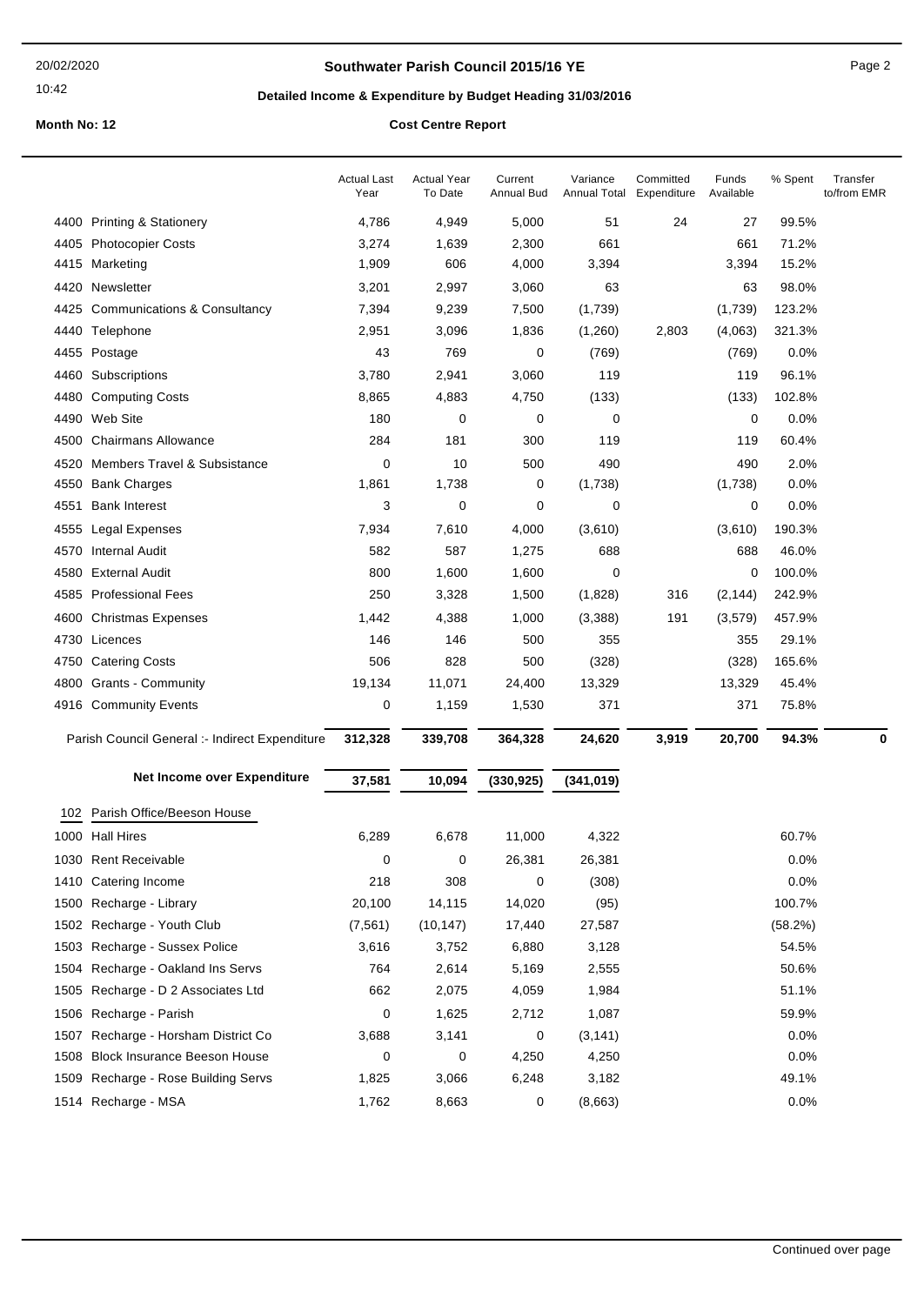#### 20/02/2020

### 10:42

## **Southwater Parish Council 2015/16 YE Page 3** Page 3

# **Detailed Income & Expenditure by Budget Heading 31/03/2016**

|              |                                                    | <b>Actual Last</b><br>Year | <b>Actual Year</b><br>To Date | Current<br>Annual Bud | Variance<br>Annual Total | Committed<br>Expenditure | Funds<br>Available | % Spent | Transfer<br>to/from EMR |
|--------------|----------------------------------------------------|----------------------------|-------------------------------|-----------------------|--------------------------|--------------------------|--------------------|---------|-------------------------|
|              | 1515 Recharge - Cranfold Physio                    | 1,374                      | 2,054                         | 0                     | (2,054)                  |                          |                    | 0.0%    |                         |
| 1800         | Miscellaneous Income                               | 0                          | 25                            | 0                     | (25)                     |                          |                    | 0.0%    |                         |
|              | Parish Office/Beeson House :- Income               | 32,737                     | 37,970                        | 98,159                | 60,189                   |                          |                    | 38.7%   | 0                       |
|              | 4000 Salaries                                      | 8,707                      | 8,020                         | 0                     | (8,020)                  |                          | (8,020)            | 0.0%    |                         |
|              | 4003 Staff Mileage/Expenses                        | 0                          | 25                            | 0                     | (25)                     |                          | (25)               | 0.0%    |                         |
|              | 4105 Service Charge                                | 21,110                     | 35,090                        | 30,069                | (5,021)                  |                          | (5,021)            | 116.7%  |                         |
|              | 4110 Rates                                         | 11,797                     | 15,609                        | 21,909                | 6,300                    |                          | 6,300              | 71.2%   |                         |
| 4122         | Electricity                                        | 10,901                     | 11,049                        | 10,200                | (849)                    |                          | (849)              | 108.3%  |                         |
|              | 4130 Insurance                                     | 997                        | 1,219                         | 5,100                 | 3,881                    |                          | 3,881              | 23.9%   |                         |
|              | 4197 Beeson House External Charges                 | 920                        | 1,180                         | 6,120                 | 4,940                    |                          | 4,940              | 19.3%   |                         |
| 4198         | Beeson House Internal Charges                      | 8,085                      | 8,273                         | 13,770                | 5,497                    | 2,091                    | 3,406              | 75.3%   |                         |
|              | 4550 Bank Charges                                  | 0                          | 184                           | 0                     | (184)                    |                          | (184)              | 0.0%    |                         |
|              | Parish Office/Beeson House :- Indirect Expenditure | 62,518                     | 80,650                        | 87,168                | 6,518                    | 2,091                    | 4,427              | 94.9%   | 0                       |
|              | Net Income over Expenditure                        | (29, 781)                  | (42, 681)                     | 10,991                | 53,671                   |                          |                    |         |                         |
| 105          | Leisure Centre & Gym                               |                            |                               |                       |                          |                          |                    |         |                         |
|              | <b>Hall Hires</b>                                  | 65,513                     | 63,432                        | 72,000                |                          |                          |                    | 88.1%   |                         |
| 1000         |                                                    | 6,585                      | 1,508                         | 11,286                | 8,568<br>9,778           |                          |                    | 13.4%   |                         |
| 1005         | Memberships                                        |                            |                               |                       |                          |                          |                    | 102.5%  |                         |
| 1010         | <b>Gym Fees</b><br>Inductions                      | 73,377<br>1,865            | 80,981<br>2,250               | 79,000                | (1,981)<br>150           |                          |                    | 93.8%   |                         |
| 1011<br>1080 | <b>Allotment Lettings</b>                          | 31                         | 0                             | 2,400<br>0            | 0                        |                          |                    | 0.0%    |                         |
| 1092         | Sports Equipment Income                            | 26                         | 174                           | 102                   | (72)                     |                          |                    | 170.9%  |                         |
| 1300         | Junior Coaching                                    | 5,737                      | 2,915                         | 6,720                 | 3,805                    |                          |                    | 43.4%   |                         |
| 1301         |                                                    |                            | 14,756                        | 18,360                | 3,604                    |                          |                    | 80.4%   |                         |
| 1400         | Coaching Instruction<br>Function Income            | 16,073<br>0                | 0                             | 3,672                 | 3,672                    |                          |                    | 0.0%    |                         |
|              | 1410 Catering Income                               | 26                         | 96                            | 9,792                 | 9,696                    |                          |                    | 1.0%    |                         |
| 1420         | Bar Income                                         | 7,790                      | 7,064                         | 7,650                 | 586                      |                          |                    | 92.3%   |                         |
|              | 1425 Holiday Club                                  | 1,043                      | 881                           | 1,500                 | 619                      |                          |                    | 58.7%   |                         |
|              | 1427 Archery Income                                | 793                        | 1,067                         | 5,760                 | 4,693                    |                          |                    | 18.5%   |                         |
| 1800         | Miscellaneous Income                               | 209                        | 89                            | 30,000                | 29,911                   |                          |                    | 0.3%    |                         |
|              |                                                    |                            |                               |                       |                          |                          |                    |         |                         |
|              | Leisure Centre & Gym :- Income                     | 179,068                    | 175,213                       | 248,242               | 73,029                   |                          |                    | 70.6%   | $\mathbf 0$             |
|              | 4000 Salaries                                      | 102,123                    | 93,900                        | 104,047               | 10,147                   |                          | 10,147             | 90.2%   |                         |
| 4001         | <b>Employers National Insurance</b>                | 6,336                      | 5,899                         | 5,471                 | (428)                    |                          | (428)              | 107.8%  |                         |
| 4002         | <b>Employers Pension Contribution</b>              | 18,015                     | 24,136                        | 22,548                | (1,588)                  |                          | (1,588)            | 107.0%  |                         |
| 4003         | <b>Staff Mileage/Expenses</b>                      | 496                        | 396                           | 408                   | 12                       |                          | 12                 | 97.2%   |                         |
| 4030         | Training/Courses                                   | 350                        | 818                           | 600                   | (218)                    |                          | (218)              | 136.3%  |                         |
| 4070         | Uniform                                            | 135                        | 301                           | 200                   | (101)                    |                          | (101)              | 150.5%  |                         |
|              | 4080 Health & Safety                               | 46                         | 439                           | 600                   | 161                      |                          | 161                | 73.2%   |                         |
|              | 4100 Rent                                          | 0                          | 20,525                        | 0                     | (20, 525)                |                          | (20, 525)          | 0.0%    |                         |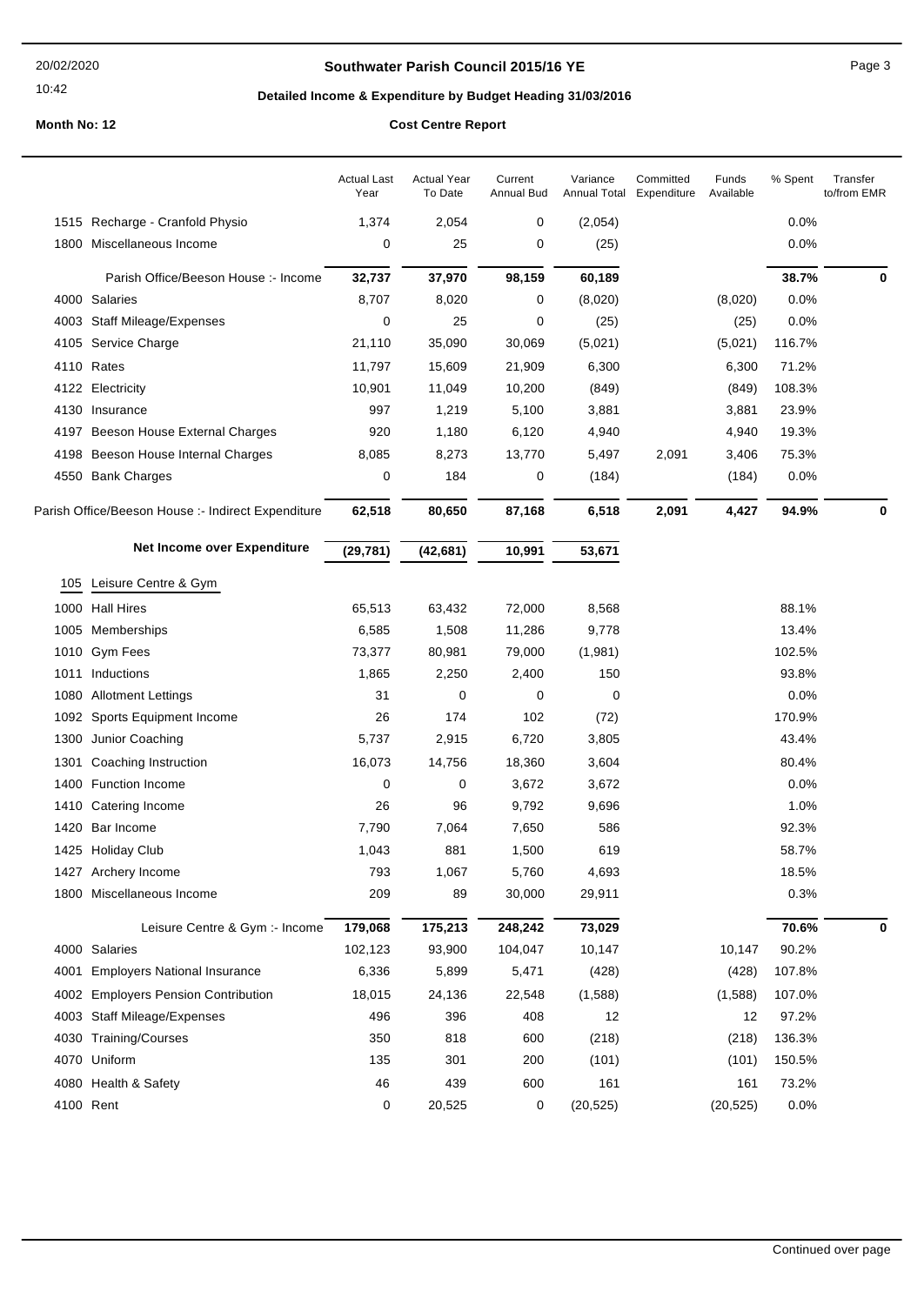### **Southwater Parish Council 2015/16 YE** Page 4

# **Detailed Income & Expenditure by Budget Heading 31/03/2016**

|          |                                              | <b>Actual Last</b><br>Year | <b>Actual Year</b><br>To Date | Current<br><b>Annual Bud</b> | Variance<br>Annual Total | Committed<br>Expenditure | Funds<br>Available | % Spent | Transfer<br>to/from EMR |
|----------|----------------------------------------------|----------------------------|-------------------------------|------------------------------|--------------------------|--------------------------|--------------------|---------|-------------------------|
|          | 4110 Rates                                   | 22,172                     | 22,678                        | 22,546                       | (132)                    |                          | (132)              | 100.6%  |                         |
|          | 4115 Water & Sewage                          | 553                        | 1,326                         | 1,326                        | 0                        |                          | 0                  | 100.0%  |                         |
| 4120 Gas |                                              | 5,810                      | 5,446                         | 6,500                        | 1,054                    | 1,669                    | (615)              | 109.5%  |                         |
| 4122     | Electricity                                  | 7,549                      | 7,324                         | 7,500                        | 176                      |                          | 176                | 97.7%   |                         |
| 4155     | <b>Cleaning Materials</b>                    | 3,355                      | 3,440                         | 3,500                        | 60                       | 11                       | 49                 | 98.6%   |                         |
| 4156     | <b>Litter Equipment</b>                      | 13                         | $\mathbf 0$                   | $\mathbf 0$                  | 0                        |                          | 0                  | 0.0%    |                         |
| 4157     | <b>Refuse Collection</b>                     | 1,550                      | 1,128                         | 3,250                        | 2,122                    | 120                      | 2,002              | 38.4%   |                         |
| 4160     | <b>Window Cleaning</b>                       | 293                        | 210                           | 280                          | 70                       |                          | 70                 | 75.0%   |                         |
|          | 4175 Maintenance                             | 9,827                      | 8,756                         | 14,000                       | 5,244                    | 147                      | 5,097              | 63.6%   |                         |
| 4177     | Fire & Smoke Alarm                           | 564                        | 1,216                         | 1,500                        | 284                      |                          | 284                | 81.0%   |                         |
|          | 4178 CCTV                                    | 0                          | 0                             | 2,539                        | 2,539                    |                          | 2,539              | 0.0%    |                         |
| 4180     | <b>Improvement Projects</b>                  | 3,900                      | 2,035                         | 33,160                       | 31,125                   |                          | 31,125             | 6.1%    |                         |
| 4400     | <b>Printing &amp; Stationery</b>             | 695                        | 476                           | 1,800                        | 1,324                    |                          | 1,324              | 26.4%   |                         |
| 4405     | <b>Photocopier Costs</b>                     | 446                        | 410                           | 625                          | 215                      |                          | 215                | 65.5%   |                         |
| 4415     | Marketing                                    | 555                        | 1,160                         | 4,000                        | 2,840                    | 71                       | 2,769              | 30.8%   |                         |
| 4425     | <b>Communications &amp; Consultancy</b>      | 101                        | 0                             | 360                          | 360                      |                          | 360                | 0.0%    |                         |
| 4430     | <b>Holiday Club</b>                          | 567                        | 444                           | 500                          | 56                       |                          | 56                 | 88.8%   |                         |
| 4440     | Telephone                                    | 933                        | 708                           | 950                          | 242                      |                          | 242                | 74.5%   |                         |
| 4455     | Postage                                      | 128                        | 115                           | 250                          | 135                      |                          | 135                | 46.0%   |                         |
| 4480     | <b>Computing Costs</b>                       | 134                        | 506                           | 2,500                        | 1,994                    |                          | 1,994              | 20.3%   |                         |
| 4550     | <b>Bank Charges</b>                          | 902                        | 1,163                         | 700                          | (463)                    |                          | (463)              | 166.2%  |                         |
| 4585     | <b>Professional Fees</b>                     | 0                          | 204                           | 0                            | (204)                    |                          | (204)              | 0.0%    |                         |
| 4690     | Junior Coaching                              | 3,685                      | 1,675                         | 3,600                        | 1,925                    |                          | 1,925              | 46.5%   |                         |
| 4691     | Coaching Instruction                         | 7,048                      | 7,705                         | 12,290                       | 4,585                    | 140                      | 4,445              | 63.8%   |                         |
|          | 4692 Sports Equipment                        | 18,623                     | (3,707)                       | 19,000                       | 22,707                   | 230                      | 22,477             | (18.3%) |                         |
| 4700     | <b>Bar Purchases</b>                         | 4,432                      | 4,613                         | 4,200                        | (413)                    |                          | (413)              | 109.8%  |                         |
|          | 4730 Licences                                | 2,418                      | 2,042                         | 2,000                        | (42)                     |                          | (42)               | 102.1%  |                         |
|          | 4740 Archery Expenditure                     | 110                        | 488                           | 650                          | 162                      | 78                       | 85                 | 87.0%   |                         |
| 4750     | <b>Catering Costs</b>                        | 120                        | 124                           | 6,000                        | 5,876                    |                          | 5,876              | 2.1%    |                         |
|          | Leisure Centre & Gym :- Indirect Expenditure | 223,984                    | 218,099                       | 289,400                      | 71,301                   | 2,467                    | 68,834             | 76.2%   | 0                       |
|          | Net Income over Expenditure                  | (44, 916)                  | (42, 886)                     | (41, 158)                    | 1,728                    |                          |                    |         |                         |
| 110      | Easteds Barn                                 |                            |                               |                              |                          |                          |                    |         |                         |
|          | 1000 Hall Hires                              | 9,780                      | 11,606                        | 20,000                       | 8,394                    |                          |                    | 58.0%   |                         |
|          | 1800 Miscellaneous Income                    | 73                         | 3                             | 31                           | 28                       |                          |                    | 8.2%    |                         |
|          | Easteds Barn :- Income                       | 9,853                      | 11,609                        | 20,031                       | 8,422                    |                          |                    | 58.0%   | 0                       |
|          | 4000 Salaries                                | 1,281                      | 1,662                         | 0                            | (1,662)                  |                          | (1,662)            | 0.0%    |                         |
|          | 4003 Staff Mileage/Expenses                  | 0                          | 200                           | 0                            | (200)                    |                          | (200)              | 0.0%    |                         |
|          | 4110 Rates                                   | 1,389                      | 1,416                         | 1,672                        | 256                      |                          | 256                | 84.7%   |                         |
|          |                                              |                            |                               |                              |                          |                          |                    |         |                         |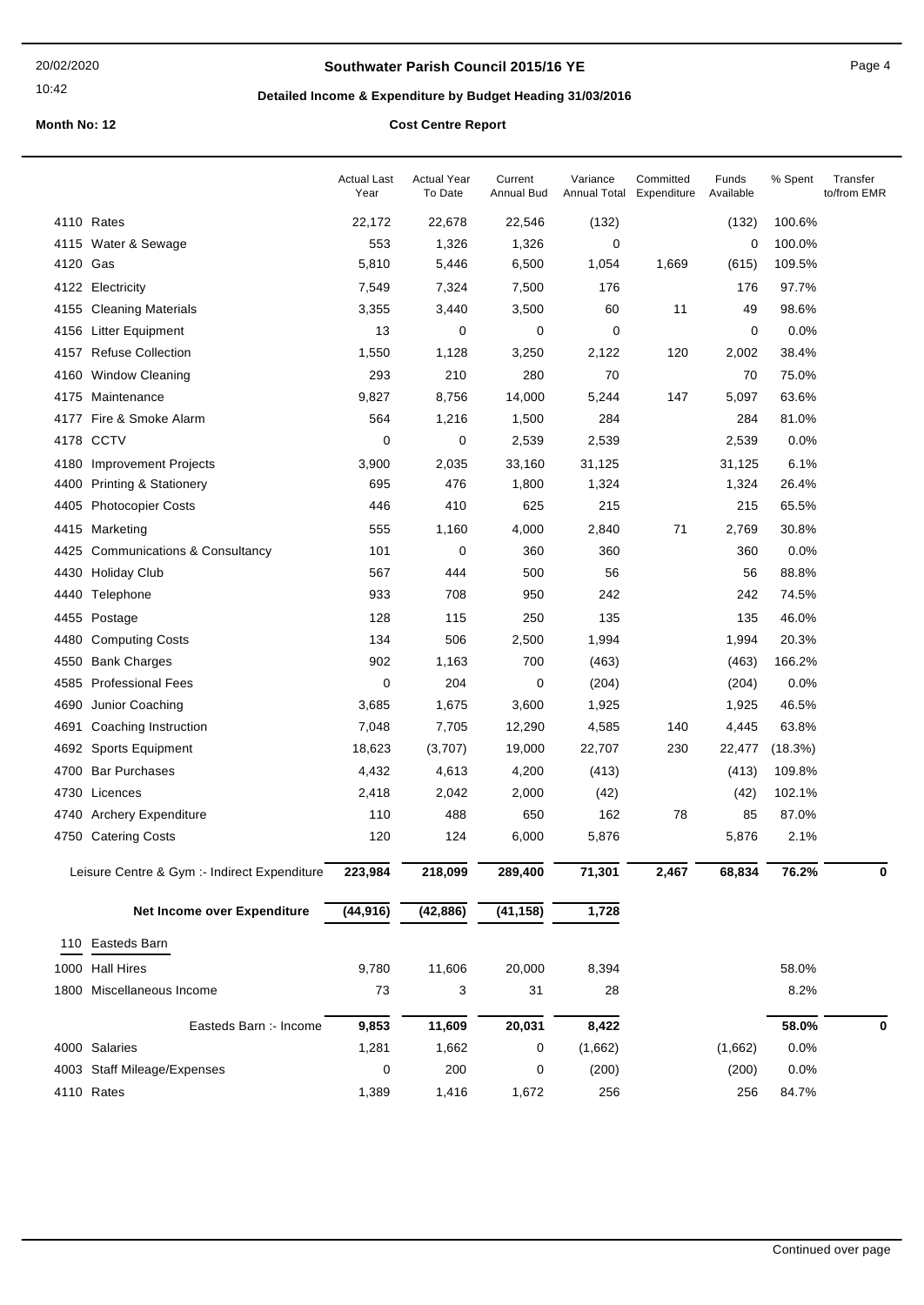### **Southwater Parish Council 2015/16 YE Page 5** Page 5

# **Detailed Income & Expenditure by Budget Heading 31/03/2016**

|          |                                      | <b>Actual Last</b><br>Year | <b>Actual Year</b><br>To Date | Current<br><b>Annual Bud</b> | Variance<br>Annual Total | Committed<br>Expenditure | Funds<br>Available | % Spent | Transfer<br>to/from EMR |
|----------|--------------------------------------|----------------------------|-------------------------------|------------------------------|--------------------------|--------------------------|--------------------|---------|-------------------------|
|          | 4115 Water & Sewage                  | 322                        | 231                           | 216                          | (15)                     |                          | (15)               | 106.9%  |                         |
| 4120 Gas |                                      | 858                        | 788                           | 1,020                        | 232                      | 181                      | 51                 | 95.0%   |                         |
|          | 4122 Electricity                     | 515                        | 442                           | 612                          | 170                      |                          | 170                | 72.2%   |                         |
| 4155     | <b>Cleaning Materials</b>            | 864                        | 722                           | 918                          | 196                      |                          | 196                | 78.6%   |                         |
| 4157     | <b>Refuse Collection</b>             | 0                          | 58                            | 0                            | (58)                     |                          | (58)               | 0.0%    |                         |
|          | 4175 Maintenance                     | 2,047                      | 452                           | 500                          | 48                       |                          | 48                 | 90.5%   |                         |
|          | 4177 Fire & Smoke Alarm              | 265                        | 937                           | 250                          | (687)                    |                          | (687)              | 374.7%  |                         |
|          | 4440 Telephone                       | 232                        | 126                           | 200                          | 74                       |                          | 74                 | 63.0%   |                         |
|          | 4730 Licences                        | (11)                       | 70                            | 0                            | (70)                     |                          | (70)               | 0.0%    |                         |
|          | Easteds Barn :- Indirect Expenditure | 7,764                      | 7,104                         | 5,388                        | (1,716)                  | 181                      | (1, 897)           | 135.2%  | 0                       |
|          | Net Income over Expenditure          | 2,089                      | 4,505                         | 14,643                       | 10,138                   |                          |                    |         |                         |
| 901      | Ringfenced                           |                            |                               |                              |                          |                          |                    |         |                         |
| 1700     | <b>Grants Received</b>               | 15,728                     | 0                             | 0                            | 0                        |                          |                    | 0.0%    |                         |
| 1909     | West Sx Highways                     | 0                          | 0                             | 1,500                        | 1,500                    |                          |                    | 0.0%    |                         |
| 1910     | Income Youth Ringfenced              | 3,800                      | 4,310                         | 1,500                        | (2, 810)                 |                          |                    | 287.3%  |                         |
| 1911     | Income Montessori                    | 0                          | 6,603                         | 18,000                       | 11,397                   |                          |                    | 36.7%   |                         |
|          | 1912 Income - Easteds Barn R/F       | 36                         | 0                             | 0                            | 0                        |                          |                    | 0.0%    |                         |
|          | 1914 Income - Public OS R/F          | 0                          | 66                            | 15,150                       | 15,084                   |                          |                    | 0.4%    |                         |
| 1916     | Income - Skatepark R/F               | 3,800                      | 11,981                        | 0                            | (11, 981)                |                          |                    | 0.0%    |                         |
| 1917     | Income - BH Sinking Fund R/F         | 0                          | 0                             | 8,160                        | 8,160                    |                          |                    | 0.0%    |                         |
| 1919     | Income - Young at Heart              | 255                        | 274                           | 110                          | (164)                    |                          |                    | 249.2%  |                         |
| 1920     | Income - Neighbourhood Plan          | 7,000                      | 3,619                         | 34,390                       | 30,771                   |                          |                    | 10.5%   |                         |
| 1921     | Income MUGA R/F                      | 160,859                    | 10,503                        | 11,666                       | 1,163                    |                          |                    | 90.0%   |                         |
| 1922     | Bowls Club annex                     | 53                         | 0                             | 0                            | 0                        |                          |                    | 0.0%    |                         |
| 1925     | Income Library R/F                   | 25,000                     | 0                             | 0                            | 0                        |                          |                    | 0.0%    |                         |
| 1928     | Income Luncheon Club                 | 4,409                      | 2,579                         | 3,250                        | 671                      |                          |                    | 79.3%   |                         |
| 1929     | Income Ringfenced Elections          | 0                          | 0                             | 16,547                       | 16,547                   |                          |                    | 0.0%    |                         |
|          | 1930 Income - SWAT R/F               | 0                          | 2,699                         | 0                            | (2,699)                  |                          |                    | 0.0%    |                         |
|          | Ringfenced :- Income                 | 220,940                    | 42,635                        | 110,273                      | 67,638                   |                          |                    | 38.7%   | 0                       |
| 4600     | <b>Christmas Expenses</b>            | 403                        | 0                             | 0                            | 0                        |                          | 0                  | 0.0%    |                         |
| 4899     | Leisure Centre Roof R/F              | 0                          | 0                             | 2,500                        | 2,500                    |                          | 2,500              | 0.0%    |                         |
| 4900     | Youth Ringfenced                     | 10,494                     | 1,547                         | 0                            | (1, 547)                 | 250                      | (1,796)            | 0.0%    |                         |
| 4901     | Montessori Deposit Ringfenced        | 0                          | 4,500                         | 0                            | (4,500)                  |                          | (4,500)            | 0.0%    |                         |
| 4902     | <b>Easteds Barn Ringfenced</b>       | 57,976                     | 1,897                         | 0                            | (1,897)                  |                          | (1,897)            | 0.0%    |                         |
| 4903     | <b>Allotments Ringfenced</b>         | 68                         | 0                             | 0                            | 0                        |                          | 0                  | 0.0%    |                         |
| 4904     | Public Open Space                    | 10,792                     | 6,838                         | 18,550                       | 11,712                   | 20,810                   | (9,098)            | 149.0%  |                         |
| 4905     | Village/Railway Signs                | 1,811                      | 1,532                         | 0                            | (1,532)                  |                          | (1,532)            | 0.0%    |                         |
|          | 4906 Skateboard Park Ringfenced      | 16,241                     | 720                           | 2,500                        | 1,780                    | 325                      | 1,455              | 41.8%   |                         |